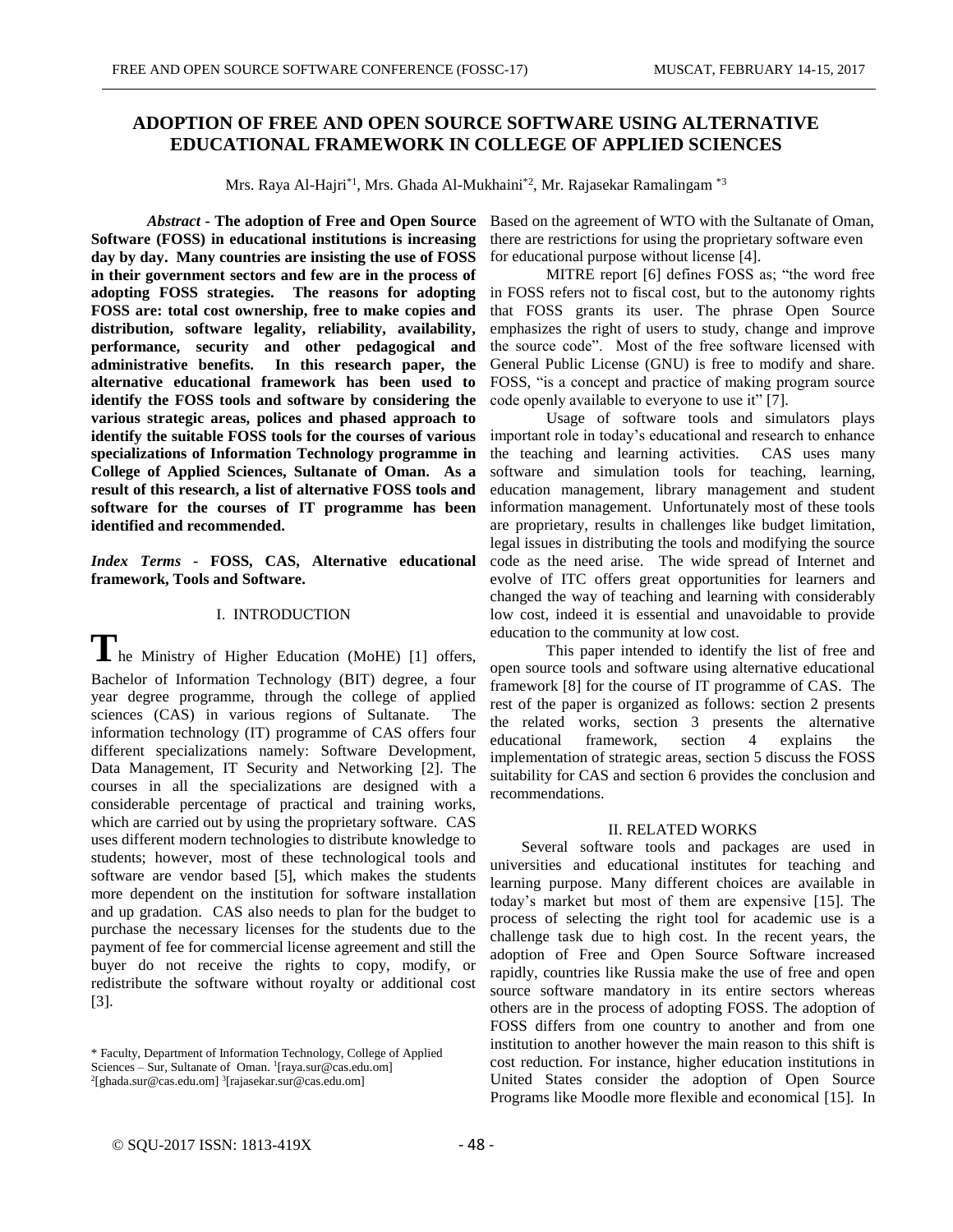institutes can gain great benefits from adopting FOSS in its corresponding implementation policies. courses due to its features which include increasing computing power for students, freedom to make and distribute copies to others without any concerns about software legality, access to source code and security issues [15].

The wide spread of Internet and evolve of information technology offer a great opportunities for learning and changed the way of studying and teaching with a considerably low cost [14]. Universities and many other educational institutes use different modern technologies to distribute knowledge to students; however, most of these technological tools and software are vendor based software. Proprietary software is commercial software, cannot be modified, is licensed and only developed by individual or organization that has the right to develop. Therefore, shifting to Free and Open Source Software will lead to many advantages in teaching and learning environment [13].

Free Software and Open Source Software (OSS) are relatively similar, they are only differing in terms of license mode used, and the use of software after developed for sharing, modification and redistribution [12]. Most of Free Software licensed with General Public License (GNU) which is free to modify and share. Free and Open Source Software "is a concept and practice of making program source code openly available to everyone to use it". Programmers have the chance to open the source code and modifies like adding some new features to suite their local needs. In addition, FOSS programs such as GNU/Linux operating system, OpenOffice.Org, Apache HTTP web server, java programming language and PHP web scripting language are completely free which will benefit the educational institutions in many aspects [9,10,11].

## III. ALTERNATIVE EDUCATIONAL FRAMEWORK

Alternative educational framework [8] is referred as the research methodology to identify the FOSS suitability. The strategic areas of the referred framework are: develop FOSS plan, form monitoring committee, identify stakeholders, identify FOSS tools, train aspirants, develop FOSS policies and guidelines, promote awareness on FOSS and evaluate outcome. The policies of the referred framework [8] are: responsible, adoption, technology, develop, implement, training, teaching and awareness. Figure 1 shows the alternative education framework for FOSS adoption [8] with the strategic areas.

In order to identify the FOSS suitability, a FOSS plan has been developed by the researchers, a monitoring committee has been formed; the committee includes FOSS researchers, Coordinator, System Coordinator, educator and students. The roles and the responsibilities of the committee includes: identifying the stakeholders, identifying the FOSS suitability, train the aspirants, developing policies and guidelines, promoting FOSS awareness and evaluating the

addition to cost reduction universities and educational outcome. Figure 2 show summarized strategic areas with



Fig 1: Alternative educational framework for FOSS Adoption

## IV. IMPLEMENTATION OF STRATEGIC AREAS A. STRATEGIC AREA I

The SAI includes the FOSS technical plan and formation of monitoring committee. The monitoring committee followed a clear line of strategies and supported policies as follows. A FOSS plan was developed with different activities along with clear deadlines and responsibility of each member of the committee by considering the primary objective of migration from the proprietary software to FOSS for all the courses of IT programme. A phased approach was utilized to identify the FOSS tools starts from the foundation year courses to the specialized courses. The monitoring committee ensured the positive movement towards identifying the FOSS suitability and the deviations were noted and reported whenever necessary for a positive movement.



## Fig.2: Compressed Strategic areas and policies B. STRATEGIC AREA II

The SAII includes the development of policies and guidelines by the monitoring committee for adopting the FOSS tools and software. The policy includes: the level of FOSS usage, the security issues and other legal complications need to be addressed. The general guidelines considered and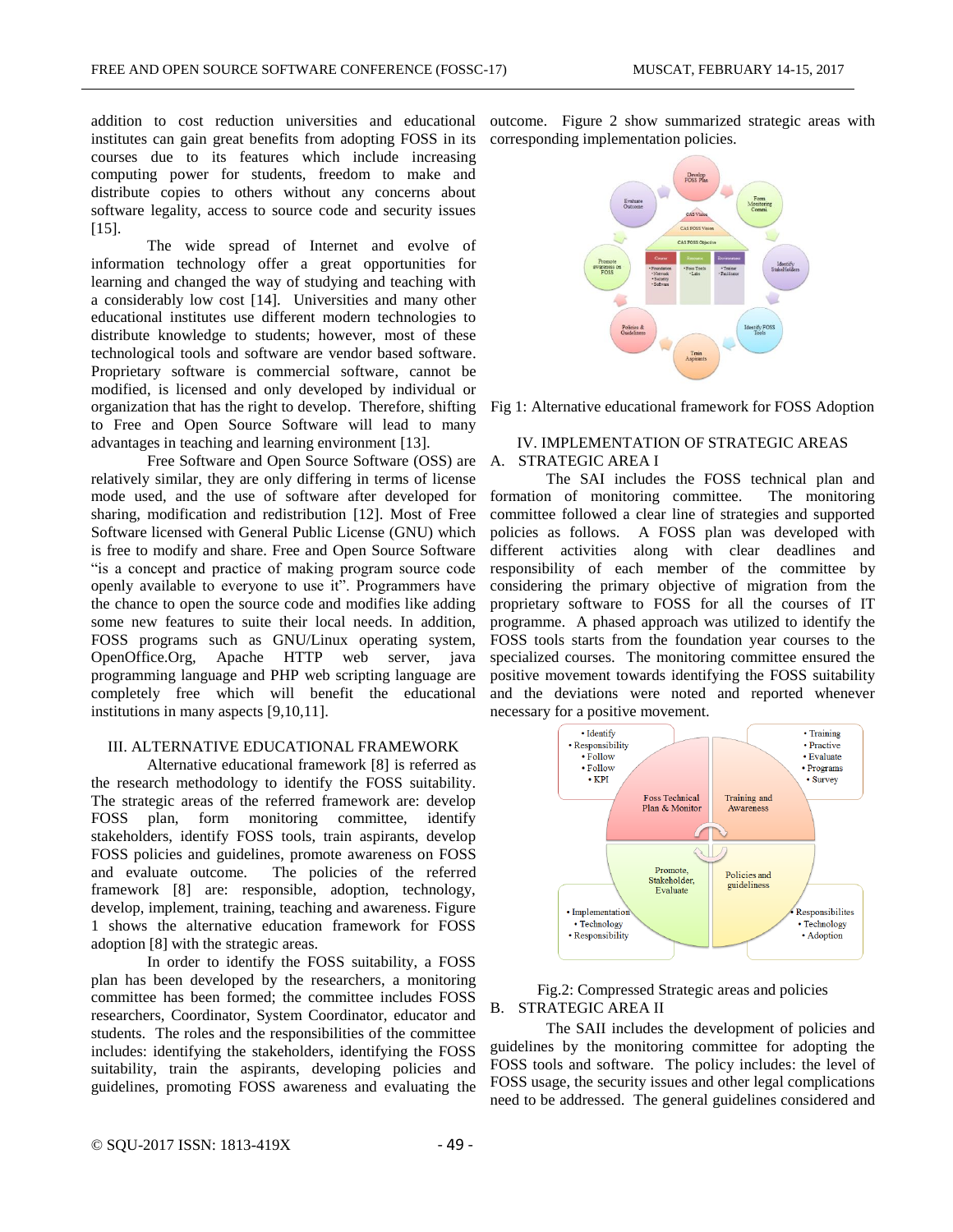addressed while developing FOSS policy were: determined the FOSS benefits, development of FOSS governance process, specified the roles and responsibilities in support of the FOSS governance, definition to what extent an educator or student can contribute to open source, determined the relationships with the open source community and developed a documentation plan in support of communication and awareness of the CAS's FOSS governance strategy.

## C. STRATEGIC AREA III

The SAIII includes training and awareness of FOSS. A training schedule has been prepared to train the educators, to start implementing FOSS in their courses and to teach the FOSS tools to the students. In case, students and educators are not familiar to use the FOSS tools and face some challenges in FOSS adoption, awareness campaigns has been conducted to increase the FOSS awareness, helped them to move towards FOSS adoption quickly. Awareness campaigns were also conducted through various social media, workshop and classrooms trainings.

## D. STRATEGIC AREA IV

The SAIV includes the FOSS promotion, identifying stakeholders and evaluation of outcome. The monitoring committee, educators and students are responsible for the FOSS promotion. Educators can promote the usage of FOSS tools by using them in their labs works, assignments and projects. Students can promote the usage of FOSS by adopting them in their learning activities and the monitoring committee promotes the FOSS usage by conducting various awareness programs. A set of stakeholders were identified, their technical knowledge and guidelines were utilized in identifying the FOSS suitability of CAS.

## V. FOSS SUITABILITY FOR CAS

As per the vision of the CAS IT programme and the graduates attributes of BIT programme; a course must be intellectually developed and provide advanced knowledge and practical abilities in a range of IT fields [1]. The graduates of CAS must be able to work in a team or unsupervised, must have advanced problem solving skills, pursue lifelong learning and expected to have multidisciplinary and multicultural perspectives. All the graduate attributes [2] of CAS were highly considered and a detailed study has been conducted on various courses of IT programme, considered the alternative educational framework as the reference model. In the FOSS suitability identification process, through the discussion and interview with the educators and based on the outcome from the other stakeholders, the suitable FOSS software for all the courses is listed out. Table 1 show a comparative study between the Blackboard, a proprietary educational management tool and Moodle, an open source educational management tool. A checklist of the features provided by the proprietary software was listed and the same were checked with the features of the open source software. The target of 80 percentage of match was fixed by the monitoring committee; any tool which reaches the target was selected to replace the existing proprietary software.

|                                 | Blackboard | Moodle |
|---------------------------------|------------|--------|
| Grading                         |            |        |
| Assignments                     |            |        |
| Assessments                     |            |        |
| Reports                         |            |        |
| Survey and course<br>evaluation |            | X      |
| Discussion board                |            |        |
| Mobile support                  |            |        |
| <b>Track progress</b>           |            |        |
| Personalization                 |            |        |
| Collaborative tools             |            |        |
| Security                        |            |        |
| <b>Rubrics</b>                  |            |        |
| Communication                   |            |        |

Table 1: Comparison of proprietary & FOSS tool

Table 2 show the list of FOSS software for the individual course of IT programme of CAS, in the plethora of FOSS software, identifying the suitable software for a specific course and its inadequate usage are the common issues exist in adopting them. Listed open source software provides the educators and the learners an ideal opportunity to apply the security concepts in real time and attain the practical experiences. In this research, other than the academic courses, the availability and the suitability of FOSS tools for the education management were also analyzed. Proprietary software are currently in use, for various activities like e-learning, lecture capturing, podcasting, content management, library management, plagiarism checking, classroom management and attendance system. Table 3 show the list of proposed FOSS tools for effective education management in CAS.

### VI. CONCLUSION AND RECOMMENDATIONS

In this paper, several feasibilities to implement FOSS in the IT programme of CAS were analyzed by using alternative educational framework as a reference model, various strategic areas of the reference model; technical plan, monitoring committee, trainers, awareness programme, policies and guidelines, promotions, stakeholders and evaluation are highly considered while identifying FOSS suitability. As a result, a list of alternative FOSS tools and software were identified for the courses of various specializations of IT programme. By adopting the recommended FOSS tools and software, CAS might extremely benefit from the copy right issues, low cost software and availability of source code for learners. The student community of CAS could be highly benefited with the rising demand for the latest technology on the campus